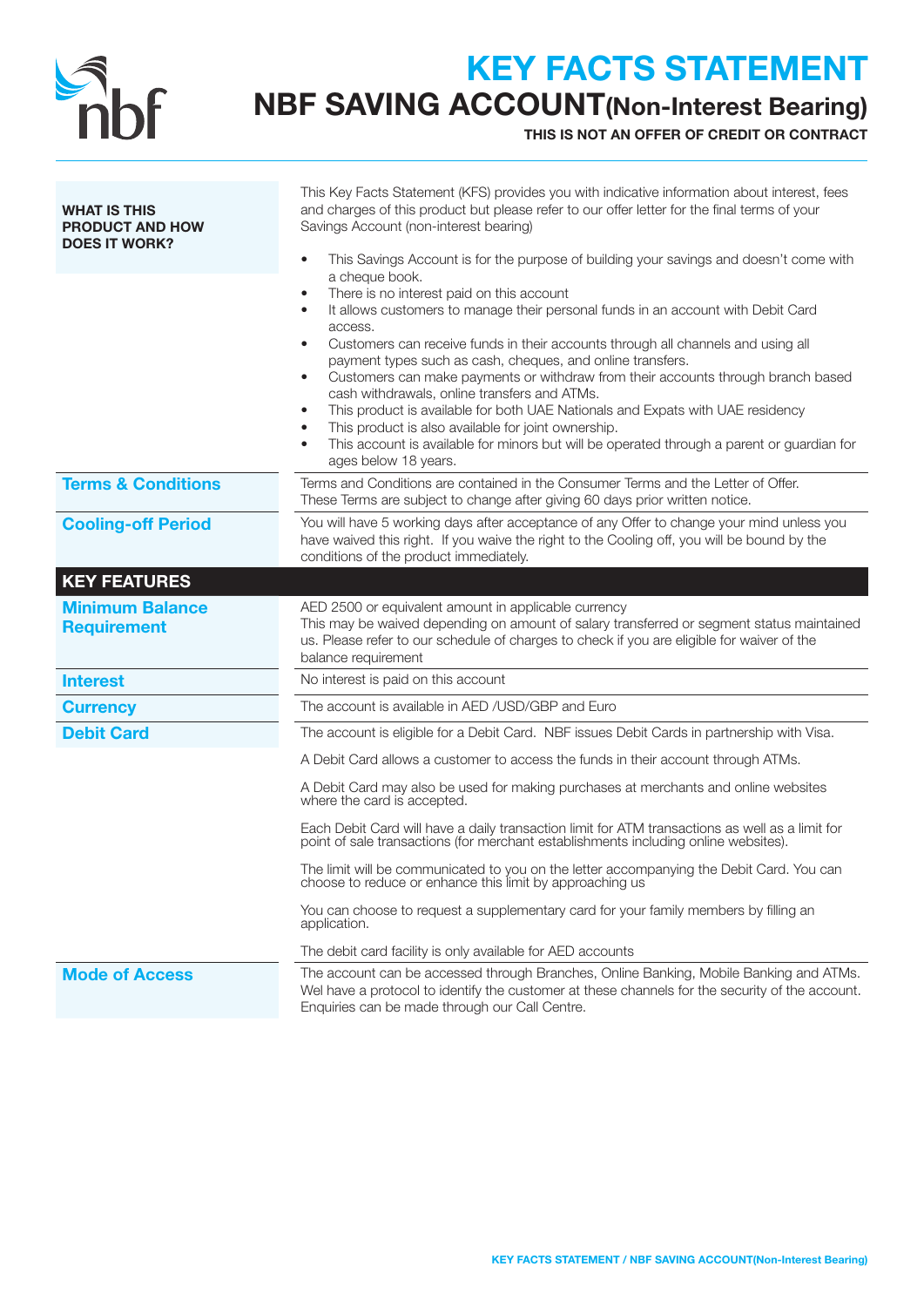### WHAT ARE THE FEES AND CHARGES?

For account other than AED charges will be applicable for the equivalent amount in applicable currency

| <b>Breach of Monthly</b><br><b>Average Balance Charges</b>                        | AED <sub>25</sub>                                                                                                                                                                                                                                     |
|-----------------------------------------------------------------------------------|-------------------------------------------------------------------------------------------------------------------------------------------------------------------------------------------------------------------------------------------------------|
| <b>Account Opening</b><br><b>Charges</b>                                          | Nil                                                                                                                                                                                                                                                   |
| <b>Dormant Account</b><br><b>Charges</b>                                          | Nil                                                                                                                                                                                                                                                   |
| <b>Account Closure Charges</b>                                                    | AED 100 if closed within six months of account opening, otherwise nil                                                                                                                                                                                 |
| <b>Account Closure Charges</b>                                                    | One free statement per month.                                                                                                                                                                                                                         |
| <b>Debit Card Charges</b>                                                         | The first Debit Card is free. A Replacement card for a lost or stolen card is at AED 25. This<br>may be waived depending on segment status maintained with us. Please refer to our sched-<br>ule of charges to check if you are eligible for a waiver |
| <b>Supplementary Debit</b><br><b>Card Charges</b>                                 | The first supplementary card is free. The charge is AED 25 from the second card onwards.<br>This may be waived depending on segment status maintained with us. Please refer to our<br>schedule of charges to check if you are eligible for a waiver.  |
| <b>ATM Usage Charges</b>                                                          | Cash withdrawal and balance enquiry is free at NBF ATMs and all other ATMS located in<br>UAE.<br>Charges for usage outside UAE is based on host country charges.                                                                                      |
| <b>Processing Fee for</b><br>foreign currency<br><b>transaction (Debit Cards)</b> | 2%                                                                                                                                                                                                                                                    |

For other pricing details, please refer to **www.nbf.ae** 

|     | <b>KEY OBLIGATIONS</b>                                                                                                                                                                                                                                                                                                                                                    |  |  |  |
|-----|---------------------------------------------------------------------------------------------------------------------------------------------------------------------------------------------------------------------------------------------------------------------------------------------------------------------------------------------------------------------------|--|--|--|
| 1.  | You are required to maintain the minimum balance or applicable fees will be deducted from your account.                                                                                                                                                                                                                                                                   |  |  |  |
| 2.  | If any payment instrument /instruction is given, please ensure to keep your account adequately funded to avoid any penalties.                                                                                                                                                                                                                                             |  |  |  |
| 3.  | Please do not share any information related to your account for the safety of your funds. The account number and debit card<br>details and all passwords, PINs and any other identity details must not be shared with anyone.                                                                                                                                             |  |  |  |
| 4.  | Report any lost or stolen debit card immediately through our Call Centre on 8008NBF(623) 24 hours a day. You will remain liable<br>for transactions on your Card until it has been reported.                                                                                                                                                                              |  |  |  |
| 5.  | Report any Transactions that you believe are unauthorised immediately through our Call Centre on 8008NBF(623) 24 hours a day.                                                                                                                                                                                                                                             |  |  |  |
| 6.  | Payments made online using the Debit Card are available using 3D Security and will require an OTP delivered using SMS and<br>email. Please do not share the OTP with anyone and only utilize it for valid purchases made by you. If you disclose the OTP to<br>anyone, the transaction will be your responsibility and cannot be recovered                                |  |  |  |
| 7.  | You must ensure all information provided is correct and up-to-date.                                                                                                                                                                                                                                                                                                       |  |  |  |
| 8.  | In case of any change in your KYC details, please inform the bank so your account is updated and transactions are not disrupted.                                                                                                                                                                                                                                          |  |  |  |
| 9.  | Please check the schedule of charges before any transaction to avoid dispute.                                                                                                                                                                                                                                                                                             |  |  |  |
| 10. | Please note the cut off time for all transactions to avoid any delay in processing of your transactions. There are also transaction<br>limits applicable on online channels and once utilized, the service will not be available till next day.                                                                                                                           |  |  |  |
| 11. | You should carefully check the transactions (including Debit Card transactions) in the Statement and any error or discrepancy<br>must be notified in writing to the Bank within (15) fifteen days from the date on which the Statement is sent to the Customer's<br>address as entered in our records. If you give no notice, the Statement will be deemed to be correct. |  |  |  |
| 12. | While making payments, please ensure that all details of the beneficiary and amounts are filled correctly                                                                                                                                                                                                                                                                 |  |  |  |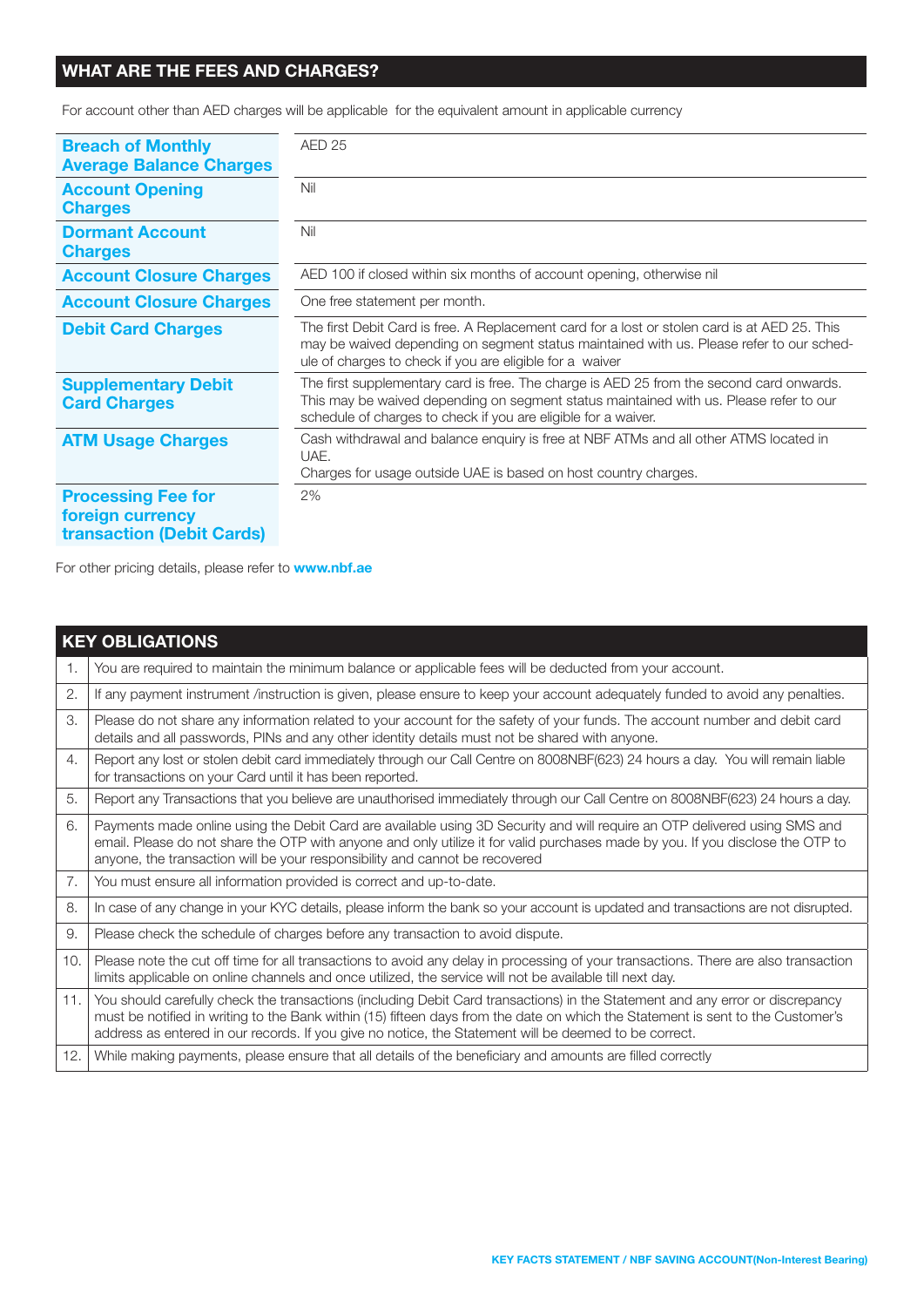|                | <b>WARNINGS</b>                                                                                                                                                                                                                                                                                                                                   |
|----------------|---------------------------------------------------------------------------------------------------------------------------------------------------------------------------------------------------------------------------------------------------------------------------------------------------------------------------------------------------|
| $\mathbf{1}$ . | In the event of DDS (direct debit service) returns from your account, you may be blacklisted for any credit requirements                                                                                                                                                                                                                          |
| 2.             | If you share or lose confidentiality of the personal details linked to your debit card, you may be exposing yourself to fraudulent<br>attack which may result is loss of funds from your account. Never share these details.                                                                                                                      |
| 3.             | For online purchases secured by 3D Secure technology, you will receive an OTP by SMS and email. Do not share the OTP<br>with anyone. If you share the OTP, you will be liable for the transaction as an authorized transaction. No charge back will be<br>available to you.                                                                       |
| 4.             | If your KYC details are not updated with us, your account may be closed. In such instances any inwards/outwards payments will<br>not be executed.                                                                                                                                                                                                 |
| 5.             | Additional fees may be levied by the correspondent bank/financial institution or entity providing financial services to the benefi-<br>ciary of remittances.                                                                                                                                                                                      |
| 6.             | Penalties and Fees may be applied if there is a customer error or omission in providing correct or incomplete information for<br>remittances.                                                                                                                                                                                                     |
| 7.             | If the account held by you is of a foreign currency, the product/service may be affected by changes in foreign currency ex-<br>change rates.                                                                                                                                                                                                      |
| 8.             | The actual time to complete a transaction may differ from estimates due to increased scrutiny of transactions by the correspon-<br>dent bank/financial institution or entity providing financial services to the beneficiary of remittances.                                                                                                      |
| 9.             | Your account may be closed if the funds are sourced through illegitimate means or the account is not operated by you                                                                                                                                                                                                                              |
| 10.            | In case your account is overdrawn, you will be required to pay interest on the overdrawn amount                                                                                                                                                                                                                                                   |
| 11.            | In case you forget your password or pin, access to your account will be disabled                                                                                                                                                                                                                                                                  |
| 12.            | The General Terms and Conditions contained in the Consumer Terms governing personal banking provided by the Bank are<br>subject to change from time to time. We will make sure to inform customers of any changes with the required notice and will<br>publish the revised Terms and Conditions on the website and other platforms for reference. |

#### HAVE A COMPLAINT OR QUERY?

Do not hesitate to reach out to National Bank of Fujairah through the following channels:

#### Call Centre: 8008NBF(623)

Address: Your nearest NBF Branch, please [click here](https://nbf.ae/en/contact/locations) for the location.

We will seek to address your complaint within two clear business days of receipt and advise if this time is not able to be met.

Full details of how we address your complaints is contained in our Customer Charter published on our website.

Customer Name

I confirm receipt of this Key Fact Statement.

Customer Signature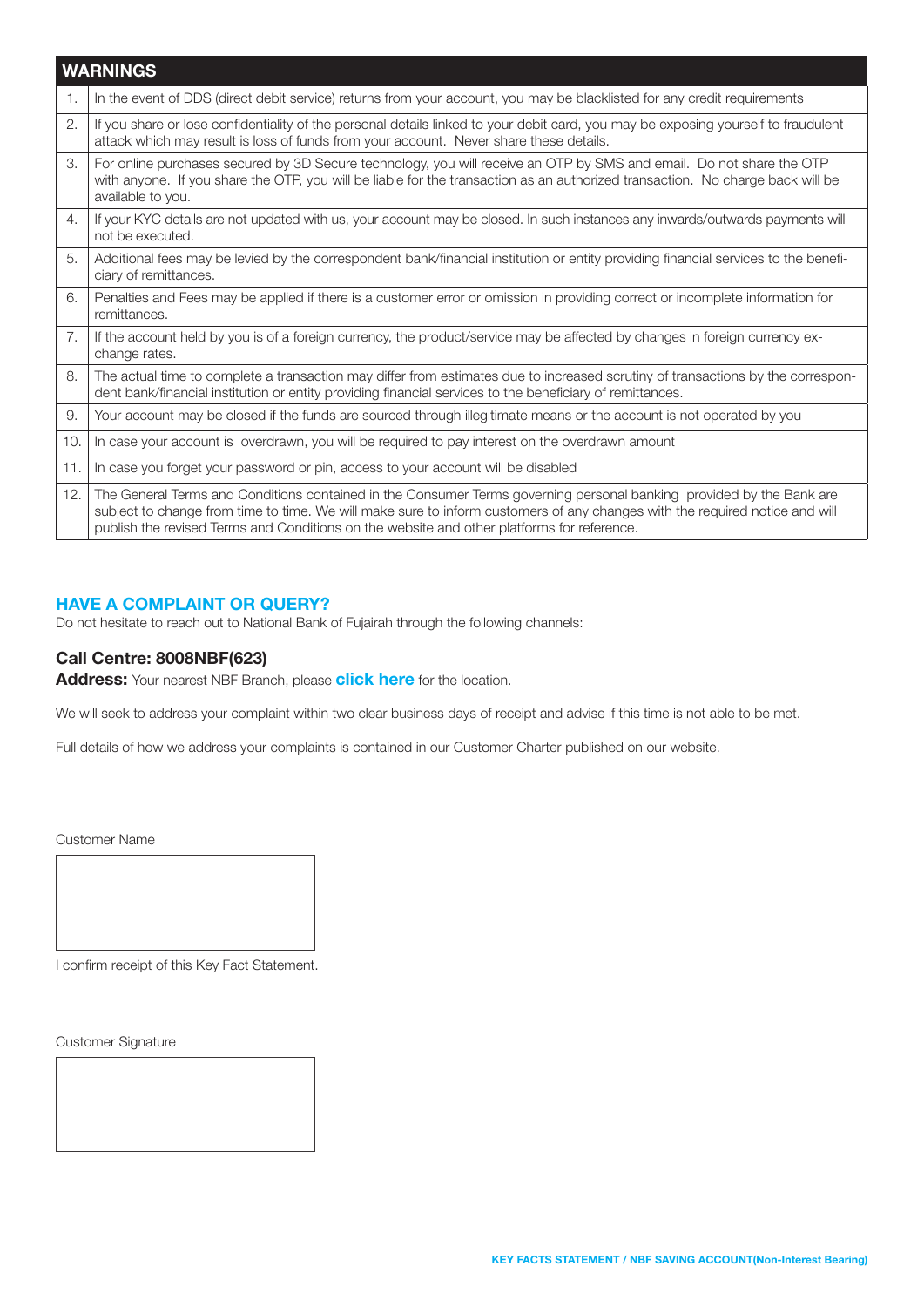# **بيان الحقائق الرئيسية حساب ادخار بدون فوائد من بنك الفجيرة الوطني**



**ً** هذا ليس عرضاً أو ائتماناً أو عقداً

| ما هو هذا المنتج<br>وما هي آلية عمله؟ | على الرغم من أنِ بيان الحقائق الرئيسية هذا يوفر لك معلومات إرشادية تتمحور حولِ الفوائد والرسوم والتكاليف الخاصة<br>بهذا المنتج، إلا أنه يتعين عليك الرجوع إلى خطاب العرض الخاص بنا للاطلاع على أحدث نسخة من الشروط والأحكام<br>المتعلقة بحساب الادخار الخالي من الّفوائد والخاص بك.                                                                                                                                                                                                                                                                                                                                                                                                                                                                                                                                                                                                                                                                                                      |
|---------------------------------------|------------------------------------------------------------------------------------------------------------------------------------------------------------------------------------------------------------------------------------------------------------------------------------------------------------------------------------------------------------------------------------------------------------------------------------------------------------------------------------------------------------------------------------------------------------------------------------------------------------------------------------------------------------------------------------------------------------------------------------------------------------------------------------------------------------------------------------------------------------------------------------------------------------------------------------------------------------------------------------------|
|                                       | حساب التوفير هذا مخصص للادخار، ولذلك، فهو لا يأتي مع دفتر شيكات.<br>لا توجد فوائد مدفوعة لصالح هذا إلحساب.<br>يسمح هذا الحساب للعملاء بإدارة أموالهم الشخصية من خلال حساب بنكي باستخدام بطاقة الخصم المباشر.<br>يمكن للعملاء استلام الأموال في حساباتهم من خلال جميع القنوات المعمول بها في هذا الإطار، وباستخدام جميع<br>وسائل الدفع المتاحة على غرار الدفع النقدي، وعن طريق الشَّيكات، والتحويلات عبر الإنَّترنت.<br>يمكن للعملاء إجراء عمليِات الدفع أو السحب من حساباتهم عبر السحب النقدي من مختلف الفروع، او عن طريق<br>التحويلات عبر الإنترنت، أو من خلَّال العمليات التي تتم عبر أجهزة الصراف الآلي.<br>هذا المنتج متاح لكل من مواطني دولة الإمارات الْعربية المتحدة والوافدين المقيمين في دولة الإمارات العربية<br>المتحدة على حد سواء.<br>هذا المنتج متام أيضًا للشركات ذات الملكية المشتركة.<br>هذا الحساّب متّاح للقصر، ولكن لا بد من استخدامه من قبل أحد الوالدين، أو أي وصي قانوني معين من قبل<br>المحكمة، في حالَ كان ذلك الحساب يعود إلى عملاء تقل أعمارهم عن 18 عامًا. ۖ |
| الشروط والأحكام                       | ترد الشروط والأحكام الناظمة لذلك ضمن الوثيقة الخاصة بشروط المستهلك، وفي خطاب العرض أيضاً.<br>وتخضع هذه الشروط والأحكام للتغيير من وقت لآخر على أن يتم إرسال إشعار خطي قبل فترة 60 يومًا من تاريخ البدء<br>بوضع تلك التغييرات حيز التنفيذ.                                                                                                                                                                                                                                                                                                                                                                                                                                                                                                                                                                                                                                                                                                                                                |
| فترة السماح                           | ستحظى بفترة سماح مدتها 5 أيام عمل يمكنك خلالها تغيير رأيك فيما يتعلق بأي عرض قمت بالموافقة عليه ما لم<br>تتنازل عن هذا الحق. وإذا ما تنازلت عن فترة السماح هذه، فستكون ملزمًا وبشكل فوري بالخضوع للأحكام الواردة في<br>شروط المنتج ذي الصلة.                                                                                                                                                                                                                                                                                                                                                                                                                                                                                                                                                                                                                                                                                                                                             |
| المزايا الرئيسية                      |                                                                                                                                                                                                                                                                                                                                                                                                                                                                                                                                                                                                                                                                                                                                                                                                                                                                                                                                                                                          |
| الحد الأدنى للرصيد المطلوب            | 2500  درهم إماراتي أو ما يعادله بالعملة المعمول بها. قد يتم التنازل عن هذا المطلب بناءً على مبلغ الراتب المحول،<br>أو بالنظر إلى طبيعة العلاقة مع البنك. يرجى الاطلاع على جدول الرسوم الخاصة بالبنك للتحقق مما إذا كنت معفياً من<br>شرط الرصيد.                                                                                                                                                                                                                                                                                                                                                                                                                                                                                                                                                                                                                                                                                                                                          |
| الفائدة                               | لا يتم دفع أي فائدة على هذا الحساب                                                                                                                                                                                                                                                                                                                                                                                                                                                                                                                                                                                                                                                                                                                                                                                                                                                                                                                                                       |
| العملة                                | الحساب متاح بالدرهم الإماراتي / الدولار الأمريكي / الجنيه الإسترلينى واليورو                                                                                                                                                                                                                                                                                                                                                                                                                                                                                                                                                                                                                                                                                                                                                                                                                                                                                                             |
| بطاقة الخصم                           | يمكن ومن خلال هذا الحساب الحصول على بطاقة خصم. يقوم بنك الفجيرة الوطني عادة بإصدار بطاقات الخصم<br>بالشراكة مع فيزا.                                                                                                                                                                                                                                                                                                                                                                                                                                                                                                                                                                                                                                                                                                                                                                                                                                                                     |
|                                       | تسمح بطاقة الخصم للعميل بالسحب من الرصيد المتوفر في حسابه وباستخدام أجهزة الصراف الآلي.                                                                                                                                                                                                                                                                                                                                                                                                                                                                                                                                                                                                                                                                                                                                                                                                                                                                                                  |
|                                       | يمكن أيضًا استخدام بطاقة الخصم لإجراء عمليات شراء من مختلف المتاجر أو المواقع الإلكترونية التي تتعامل مع هذا<br>النوع من البطاقات.                                                                                                                                                                                                                                                                                                                                                                                                                                                                                                                                                                                                                                                                                                                                                                                                                                                       |
|                                       | تخضع كل بطاقة خصم لحد أقصى من عمليات السحب اليومية عبر أجهزة الصراف الآلي، كما تخضع أيضاً لحد مماثل<br>فيما يَتعلَّق بعمليات الشراء الأخرى التي تجري عبر نقاط البيع (من خلال مختلف المؤسسَّات التجارية، بما في ذلك مواقع<br>التسوق عبر الإنترنت).                                                                                                                                                                                                                                                                                                                                                                                                                                                                                                                                                                                                                                                                                                                                        |
|                                       | سيتم إبلاغك بالحد الأقصى من خلال العنوان المرتبط ببطاقة الخصم الخاصة بك. يمكنك خفض أو رفع هذا الحد عن<br>طريق مراجعة أحد فروع البنك.                                                                                                                                                                                                                                                                                                                                                                                                                                                                                                                                                                                                                                                                                                                                                                                                                                                     |
|                                       | يمكنك، أيضاً، التقدم بطلب لاستصدار بطاقة إضافية خاصة بأحد أفراد عائلتك.                                                                                                                                                                                                                                                                                                                                                                                                                                                                                                                                                                                                                                                                                                                                                                                                                                                                                                                  |
|                                       | بطاقة الخصم متاحة فقط للحسابات المفتوحة بالدرهم الإماراتي.                                                                                                                                                                                                                                                                                                                                                                                                                                                                                                                                                                                                                                                                                                                                                                                                                                                                                                                               |
| طريقة الوصول                          | يمكن الوصول إلى الحساب من خلال مختلف فروع البنك، أو عن طريق الخدمات المصرفية عبر الإنترنت، أو الخدمات<br>المصرفية عبر الهاتف المحمول، أو عبر أجهزة الصرآف الآلي. يطبق البنك بروتوكولاً خاصاً لتحديد هوية العميل عبر تلك<br>القنوات من أجل تأمين الحساب. للمزيد من المعلومات في هذا السياق، يمكنكم التواصل مع أحد موظفي البنك من<br>خلال مركز الاتصال الخاص بنا.                                                                                                                                                                                                                                                                                                                                                                                                                                                                                                                                                                                                                          |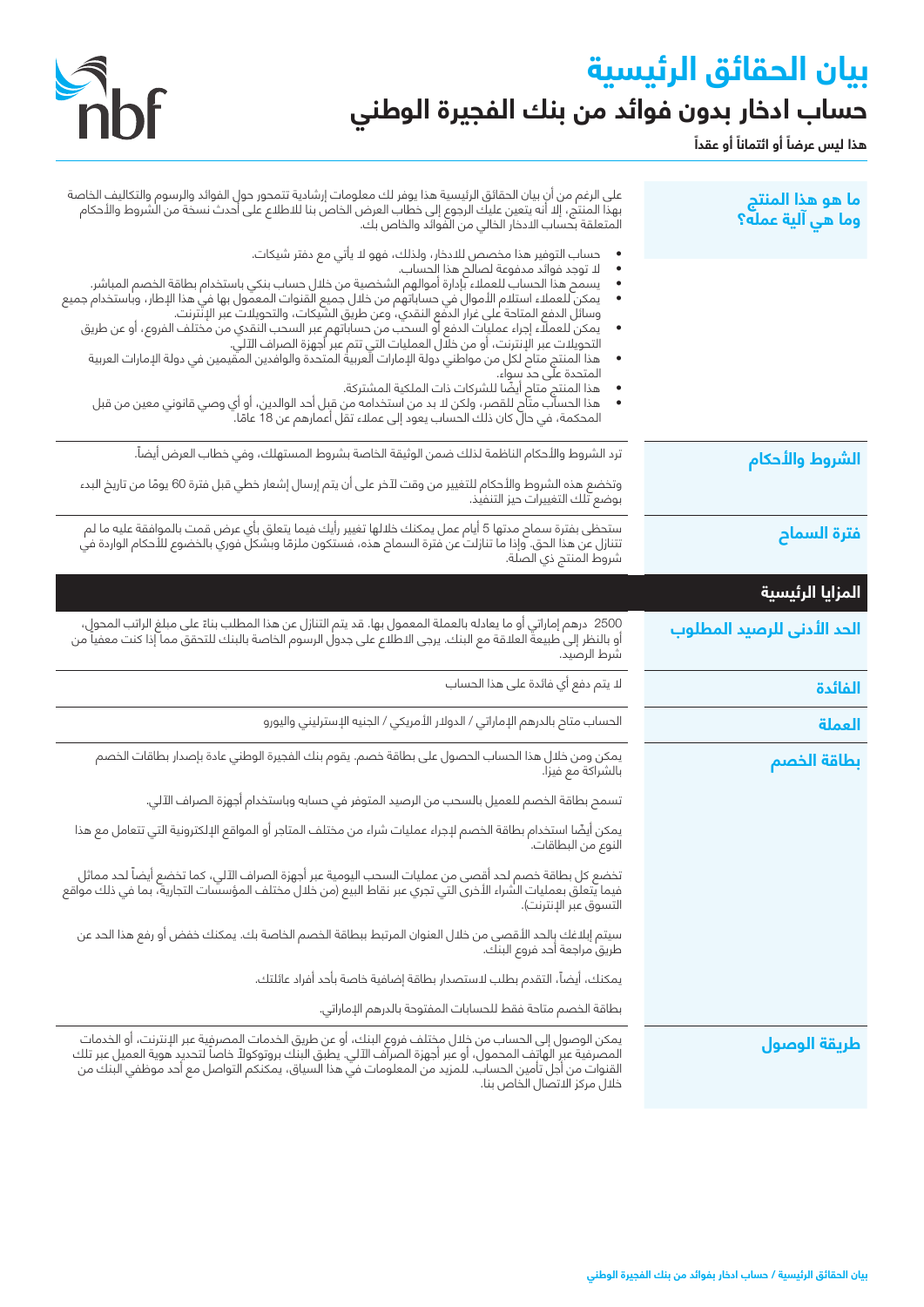### **ما هي الرسوم والنفقات المطبقة في هذا اإلطار؟**

بالنسبة للحسابات المفتوحة بعملة أخرى غير الدرهم اإلماراتي، سيتم تطبيق ما يعادل قيمة الرسوم، المطبقة على الحسابات المفتوحة بالدرهم اإلماراتي، بالعملة المعمول بها.

| الرسوم الشهرية المفروضة على<br>الحساب في حال عدم الالتزام<br>بالرصيد المحدد | 25 درهماً                                                                                                                                                                                                                                       |
|-----------------------------------------------------------------------------|-------------------------------------------------------------------------------------------------------------------------------------------------------------------------------------------------------------------------------------------------|
| رسوم فتح الحساب                                                             | لا تطبق أي رسوم عند فتح حساب ما                                                                                                                                                                                                                 |
| رسوم الحساب الخامل                                                          | لا تطبق أي رسوم في هذا الإطار                                                                                                                                                                                                                   |
| رسوم إغلاق الحساب                                                           | يطبق رسم مقداره 100 درهم في حال تم إغلاق الحساب في غضون ستة أشهر من تاريخ فتحه، وفي حال مضي أكثر من<br>ستة أشهر على ذلك، فلا يتم فرض أي رسوم في هذه الحالة.                                                                                     |
| كشف الحساب                                                                  | كشف حساب مجاني واحد في الشهر.                                                                                                                                                                                                                   |
| رسوم بطاقة الخصم                                                            | لا تخضع عملية استصدار أول بطاقة خصم لأي نوع من الرسوم، فيما يطبق رسم مقداره 25 درهماً إماراتياً لقاء استصدار<br>بطاقة بديلة للبطاقة المفقودة أو المسروقة. وقد يعفى العميل من هذه الرسوم بناء على طبيعة علاقته مع البنك. يرجى<br>الا             |
| رسوم إصدار بطاقات الخصم<br>الإضافية                                         | لا تخضع عملية استصدار البطاقة الإضافية الأولى لأي نوع من الرسوم، فيما يطبق رسم مقداره 25 درهمًا لقاء<br>استصدار كل بطاقة إضافية. وقد يعفى العميل من هذه الرسوم بناء على طبيعة علاقته مع البنك. يرجى الاطلاع على<br>جدول الرسوم الخا             |
| رسوم استخدام أجهزة الصراف<br>الآلي                                          | لا تخضع خدمات السحب النقدي والاستعلام عن الرصيد باستخدام أجهزة الصراف الآلي التابعة لبنك الفجيرة الوطني<br>وجميع أجهزة الصراف الآلي الأخرى الموجودة في دولة الإمارات العربية المتحدة لأي نوع من الرسوم.<br>" ميما يتصد رسوم الاستخد<br>المضيفة. |
| رسوم إجراء المعاملات<br>بالعملات الأجنبية (بطاقات<br>الخصم)                 | 2%                                                                                                                                                                                                                                              |

لالطالع على كافة التفاصيل المتعلقة باألسعار األخرى، يرجى زيارة موقعنا اإللكتروني من خالل الرابط التالي: **ae.nbf.www**

|           | الالتزامات الرئيسية                                                                                                                                                                                                              |  |
|-----------|----------------------------------------------------------------------------------------------------------------------------------------------------------------------------------------------------------------------------------|--|
| $\cdot$ 1 | يتعين عليك الحفاظ على الحد الأدنى للرصيد وإلا سيتم خصم الرسوم المطبقة في هذا الإطار من حسابك الخاص.                                                                                                                              |  |
| $.2\,$    | .<br>في حال قيامك باختيار وسيلة دفع ما / أو إصدار تعليمات معينة بالدفع، يتعين عليك التأكد التام من دوام توفر المبلغ المطلوب في حسابك الخاضع لهذه العملية،<br>وذلك لتجنب أي رسوم مطبقة في هذا الإطار.                             |  |
| $.3\,$    | يرجى عدم مشاركة أي معلومات تتعلق بحسابك من أجل سلامة أموالك. ويجب، أيضاً، الاحتفاظ برقم الحساب ودفتر الشيكات والبيانات الأخرى المتعلقة ببطاقة<br>الخصم وجميع كلمات المرور وأي تفاصيل شخصية أخرى في مكان آمن، وتجنب مشاركتها مع أ |  |
| $\cdot$   | قم بالإبلاغ فوراً في حال فقدان أو سرقة بطاقة الخصم الخاصة بك، من خلال مركز الاتصال لدينا عبر الرقم 8008NBF(623)   والمتاح على مدار الساعة. ستظل<br>مسؤولاً عن كل العمليات التي تجرى باستخدام بطاقتك ريثما يتم الإبلاغ عنها.      |  |
| .5        | قم بالإبلاغ فوراً عن أي عمليات غير مصرح بها من خلال الاتصال بمركز الاتصال الخاص بنا عبر الرقم (8008NBF(623  والمتاح على مدار الساعة.                                                                                             |  |
| .6        | ً تخضع عمليات الدفع، التي تتم عادة عبر الإنترنت باستخدام بطاقة الخصم، إلى نظام أمان ثلاثي الأبعاد، وسيتطلب ذلك استخدام كلمة المرور المخصصة للاستعمال<br>لمرة واحدة والتي يتم إرسالها عادة عبر خدمة الرسائل القصيرة والبريد الإلك |  |
| .7        | عليك التأكد من أن جميع المعلومات المقدمة صحيحة وحديثة.                                                                                                                                                                           |  |
| .8        | في حال حدوث أي تغيير في البيانات الواردة في قسم «اعرف عميلك» الخاصة بك، يرجى إبلاغ البنك بذلك لكي يتم تحديث حسابك وتجنب تعطيل الخدمات المتاحة.                                                                                   |  |
| .9        | يرجى التحقق من جدول الرسوم المفروضة على مختلف الخدمات قبل إجراء أي معاملة، وذلك لتجنب أي خلاف قد ينشأ بشأن الرسوم المفروضة.                                                                                                      |  |
| .10       | يرجى الاطلاع على الموعد النهائي والخاص بجميع المعاملات لتجنب أي تأخير قد يطرأ على سير معاملاتك. ثمة حدود مطبقة أيضاً على المعاملات التي تُجرى عبر<br>القنوات الإلكترونية، وبمجرد الوصول إلى تلك الحدود، لن يكون بإمكانك إجراء أي |  |
| .11       | يجب عليك التحقق التام من كافة المعاملات (بما في ذلك معاملات بطاقة الخصم) في كشف الحساب، ويجب إخطار البنك كتابيًا في حال ورود أي خطأ أو تناقض،<br>وذلك في غضون (15) خمسة عشر يومًا من تاريخ إرسال كشف الحساب إلى عنوانك المسجل في |  |
| .12       | أثناء إجراء الدفعات، يرجى التأكد من ملء جميع البيانات الخاصة بالمستفيد والمبالغ بشكل صحيح.                                                                                                                                       |  |